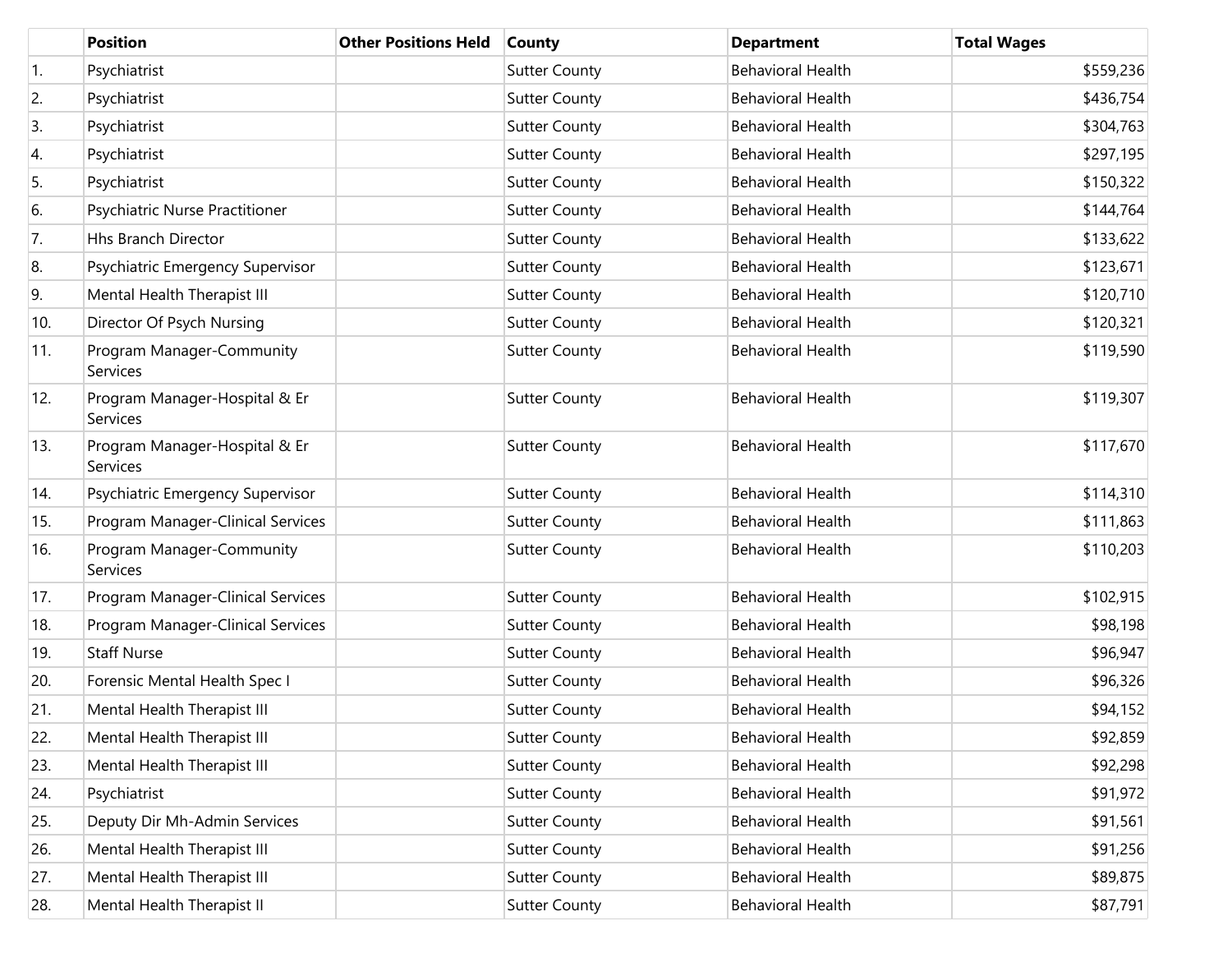| 29. | Forensic Mental Health Spec I          | <b>Sutter County</b> | <b>Behavioral Health</b> | \$87,292 |
|-----|----------------------------------------|----------------------|--------------------------|----------|
| 30. | Mental Health Therapist III            | <b>Sutter County</b> | <b>Behavioral Health</b> | \$87,107 |
| 31. | <b>Prevention Services Coordinator</b> | <b>Sutter County</b> | <b>Behavioral Health</b> | \$86,212 |
| 32. | Mental Health Therapist III            | <b>Sutter County</b> | <b>Behavioral Health</b> | \$85,467 |
| 33. | <b>Prevention Services Coordinator</b> | <b>Sutter County</b> | <b>Behavioral Health</b> | \$85,428 |
| 34. | <b>Staff Nurse</b>                     | <b>Sutter County</b> | <b>Behavioral Health</b> | \$84,338 |
| 35. | Forensic Mental Health Spec II         | <b>Sutter County</b> | <b>Behavioral Health</b> | \$83,709 |
| 36. | <b>Prevention Services Coordinator</b> | <b>Sutter County</b> | <b>Behavioral Health</b> | \$83,591 |
| 37. | Program Manager-Clinical Services      | <b>Sutter County</b> | <b>Behavioral Health</b> | \$82,521 |
| 38. | Mental Health Therapist III            | <b>Sutter County</b> | <b>Behavioral Health</b> | \$82,409 |
| 39. | Psychiatric Technician                 | <b>Sutter County</b> | <b>Behavioral Health</b> | \$82,193 |
| 40. | Mental Health Therapist II             | <b>Sutter County</b> | <b>Behavioral Health</b> | \$82,047 |
| 41. | <b>Staff Analyst</b>                   | <b>Sutter County</b> | <b>Behavioral Health</b> | \$80,460 |
| 42. | Mental Health Worker I                 | <b>Sutter County</b> | <b>Behavioral Health</b> | \$80,393 |
| 43. | Mental Health Therapist III            | <b>Sutter County</b> | <b>Behavioral Health</b> | \$79,253 |
| 44. | Mental Health Therapist III            | <b>Sutter County</b> | <b>Behavioral Health</b> | \$79,061 |
| 45. | Mental Health Therapist II             | <b>Sutter County</b> | <b>Behavioral Health</b> | \$78,469 |
| 46. | Crisis Counselor                       | <b>Sutter County</b> | <b>Behavioral Health</b> | \$78,001 |
| 47. | Mental Health Therapist II             | <b>Sutter County</b> | <b>Behavioral Health</b> | \$77,319 |
| 48. | Mental Health Therapist II             | <b>Sutter County</b> | <b>Behavioral Health</b> | \$77,041 |
| 49. | Mental Health Therapist I              | <b>Sutter County</b> | <b>Behavioral Health</b> | \$76,745 |
| 50. | Crisis Counselor                       | <b>Sutter County</b> | <b>Behavioral Health</b> | \$74,981 |
| 51. | Mental Health Worker I                 | <b>Sutter County</b> | <b>Behavioral Health</b> | \$74,796 |
| 52. | Intervention Counselor II              | <b>Sutter County</b> | <b>Behavioral Health</b> | \$74,458 |
| 53. | Psychiatric Lvn                        | <b>Sutter County</b> | <b>Behavioral Health</b> | \$74,219 |
| 54. | Psychiatric Technician                 | <b>Sutter County</b> | <b>Behavioral Health</b> | \$72,436 |
| 55. | Forensic Mental Health Spec I          | <b>Sutter County</b> | <b>Behavioral Health</b> | \$72,157 |
| 56. | Mental Health Therapist II             | <b>Sutter County</b> | <b>Behavioral Health</b> | \$71,817 |
| 57. | Mental Health Therapist I              | <b>Sutter County</b> | <b>Behavioral Health</b> | \$71,769 |
| 58. | Mental Health Therapist II             | <b>Sutter County</b> | <b>Behavioral Health</b> | \$71,531 |
| 59. | Forensic Mental Health Spec I          | <b>Sutter County</b> | <b>Behavioral Health</b> | \$71,191 |
| 60. | Quality Assurance Officer              | <b>Sutter County</b> | <b>Behavioral Health</b> | \$71,076 |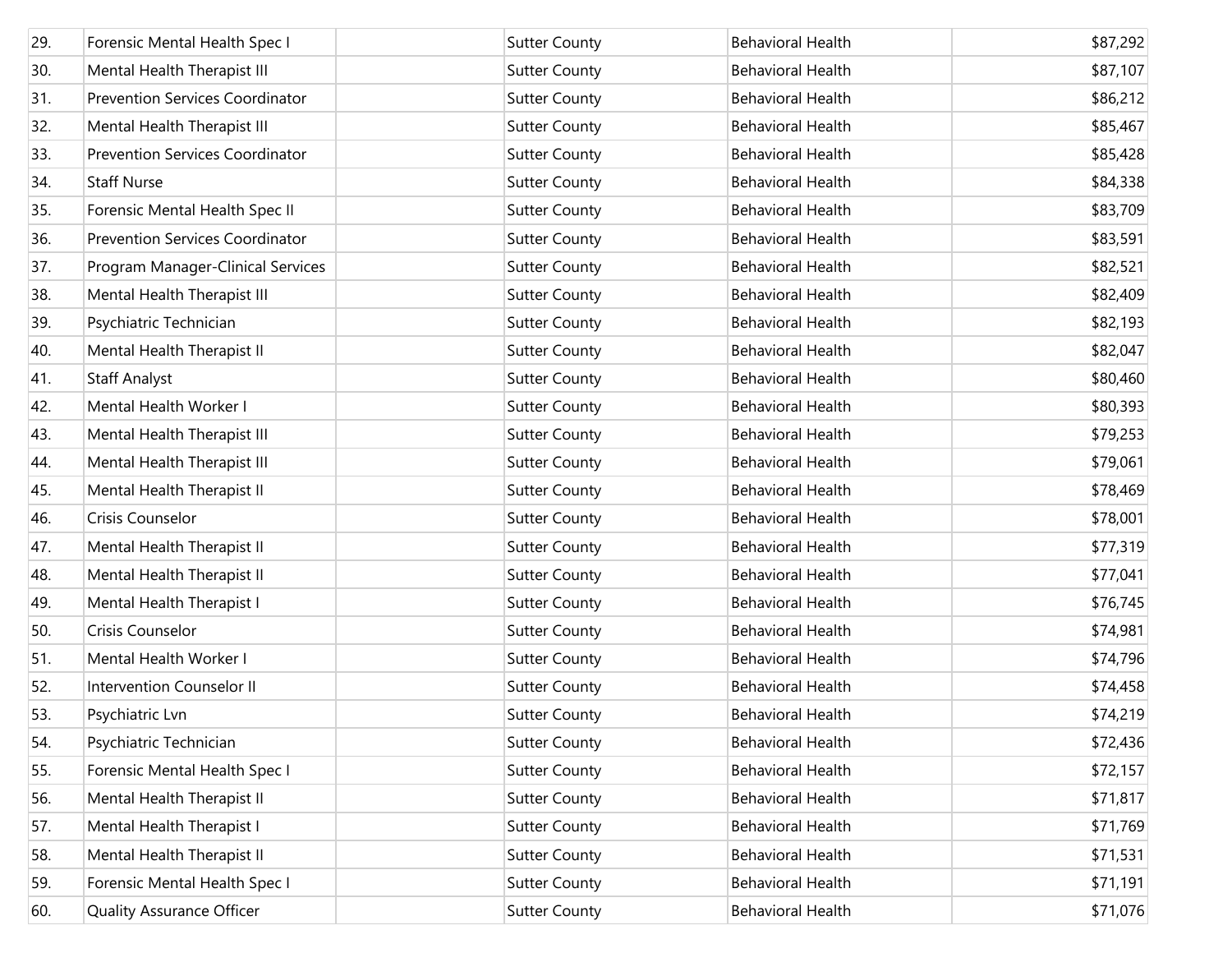| 61. | Forensic Mental Health Spec I    | <b>Sutter County</b> | <b>Behavioral Health</b> | \$70,851 |
|-----|----------------------------------|----------------------|--------------------------|----------|
| 62. | <b>Intervention Counselor II</b> | <b>Sutter County</b> | <b>Behavioral Health</b> | \$69,678 |
| 63. | Resource Specialist              | <b>Sutter County</b> | <b>Behavioral Health</b> | \$69,199 |
| 64. | Crisis Counselor                 | <b>Sutter County</b> | <b>Behavioral Health</b> | \$69,140 |
| 65. | Mental Health Therapist II       | <b>Sutter County</b> | <b>Behavioral Health</b> | \$68,926 |
| 66. | Mental Health Therapist II       | <b>Sutter County</b> | <b>Behavioral Health</b> | \$67,759 |
| 67. | Psychiatric Lvn                  | <b>Sutter County</b> | <b>Behavioral Health</b> | \$67,590 |
| 68. | Intervention Counselor II        | <b>Sutter County</b> | <b>Behavioral Health</b> | \$66,588 |
| 69. | Psychiatric Lvn                  | <b>Sutter County</b> | <b>Behavioral Health</b> | \$65,773 |
| 70. | Intervention Counselor II        | <b>Sutter County</b> | <b>Behavioral Health</b> | \$65,681 |
| 71. | Mental Health Therapist II       | <b>Sutter County</b> | <b>Behavioral Health</b> | \$65,475 |
| 72. | Intervention Counselor II        | <b>Sutter County</b> | <b>Behavioral Health</b> | \$65,236 |
| 73. | Crisis Counselor                 | <b>Sutter County</b> | <b>Behavioral Health</b> | \$64,840 |
| 74. | Psychiatric Technician           | <b>Sutter County</b> | <b>Behavioral Health</b> | \$64,497 |
| 75. | Rehabilitation Clinician         | <b>Sutter County</b> | <b>Behavioral Health</b> | \$64,141 |
| 76. | Psychiatric Technician           | <b>Sutter County</b> | <b>Behavioral Health</b> | \$64,114 |
| 77. | Mental Health Worker II          | <b>Sutter County</b> | <b>Behavioral Health</b> | \$64,037 |
| 78. | Intervention Counselor II        | <b>Sutter County</b> | <b>Behavioral Health</b> | \$63,959 |
| 79. | Intervention Counselor II        | <b>Sutter County</b> | <b>Behavioral Health</b> | \$63,628 |
| 80. | Crisis Counselor                 | <b>Sutter County</b> | <b>Behavioral Health</b> | \$63,447 |
| 81. | Resource Specialist              | <b>Sutter County</b> | <b>Behavioral Health</b> | \$63,032 |
| 82. | Mental Health Therapist II       | <b>Sutter County</b> | <b>Behavioral Health</b> | \$63,012 |
| 83. | Psychiatric Technician           | <b>Sutter County</b> | Behavioral Health        | \$62,717 |
| 84. | Psychiatric Technician           | <b>Sutter County</b> | <b>Behavioral Health</b> | \$62,466 |
| 85. | Resource Specialist              | <b>Sutter County</b> | <b>Behavioral Health</b> | \$62,322 |
| 86. | Intervention Counselor II        | <b>Sutter County</b> | <b>Behavioral Health</b> | \$62,315 |
| 87. | Intervention Counselor I         | <b>Sutter County</b> | Behavioral Health        | \$62,144 |
| 88. | Intervention Counselor II        | <b>Sutter County</b> | Behavioral Health        | \$62,088 |
| 89. | Psychiatric Lvn                  | <b>Sutter County</b> | Behavioral Health        | \$61,954 |
| 90. | Rehabilitation Clinician         | <b>Sutter County</b> | Behavioral Health        | \$61,777 |
| 91. | Intervention Counselor II        | <b>Sutter County</b> | Behavioral Health        | \$61,436 |
| 92. | Intervention Counselor II        | <b>Sutter County</b> | Behavioral Health        | \$61,176 |